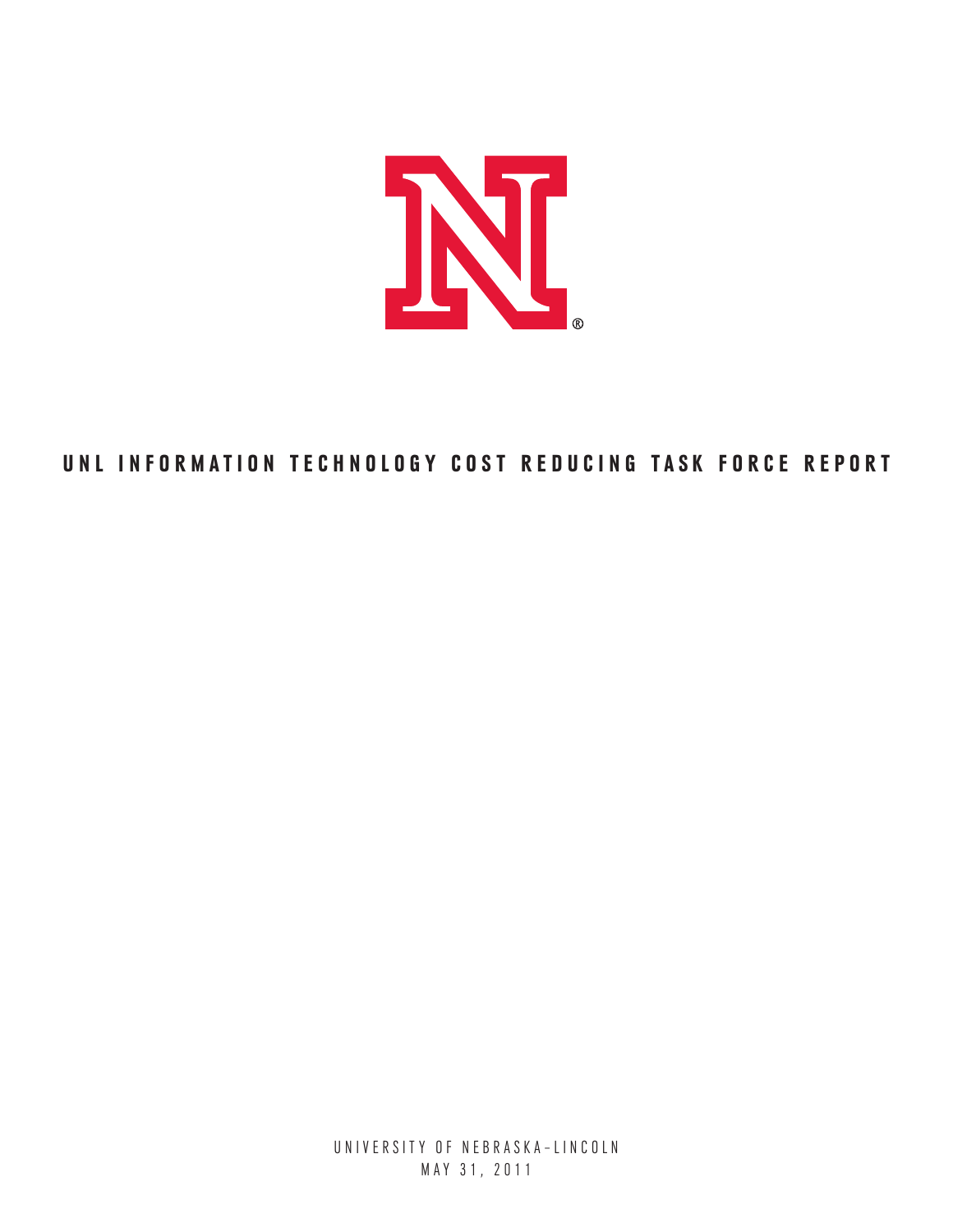# E xec u tive Summ ary

In the State of the University address Chancellor Perlman indicated the need for all of us to find creative ways to advance the mission of the University with fewer resources, or to offer ideas for generating more revenue. IT is one broad category of spending at UNL that has historically been dispersed throughout the institution. It is also part of an industry that has seen rapid change and restructuring. It seemed reasonable that some in-depth analysis of IT expenses and campus needs might yield potential efficiencies.

UNL spends less on Information Technology than most of its peer institutions, especially in the CIC when adjusted for enrollment, number of faculty, or other appropriate metrics. This is largely due to the productivity of talented IT staff within all areas of UNL, and the campus expectation of providing high value with constrained resources.

However, even with relatively low resource allocations and ever increasing demand for IT services, there are still significant efficiency opportunities for cost reductions. These are possible through sharpened strategic investments, increased campus and peer collaborations, and economies of scale that will result both in increased productivity and savings.

The cost reduction recommendations in this report are based on a broad range of research conducted by this committee including interviews with CIOs at peer institutions as well as survey and interview data from academic and administrative units on UNL's campus. The recommendations herein are focused on saving resources while also providing innovative and reliable IT services for faculty, staff, and students.

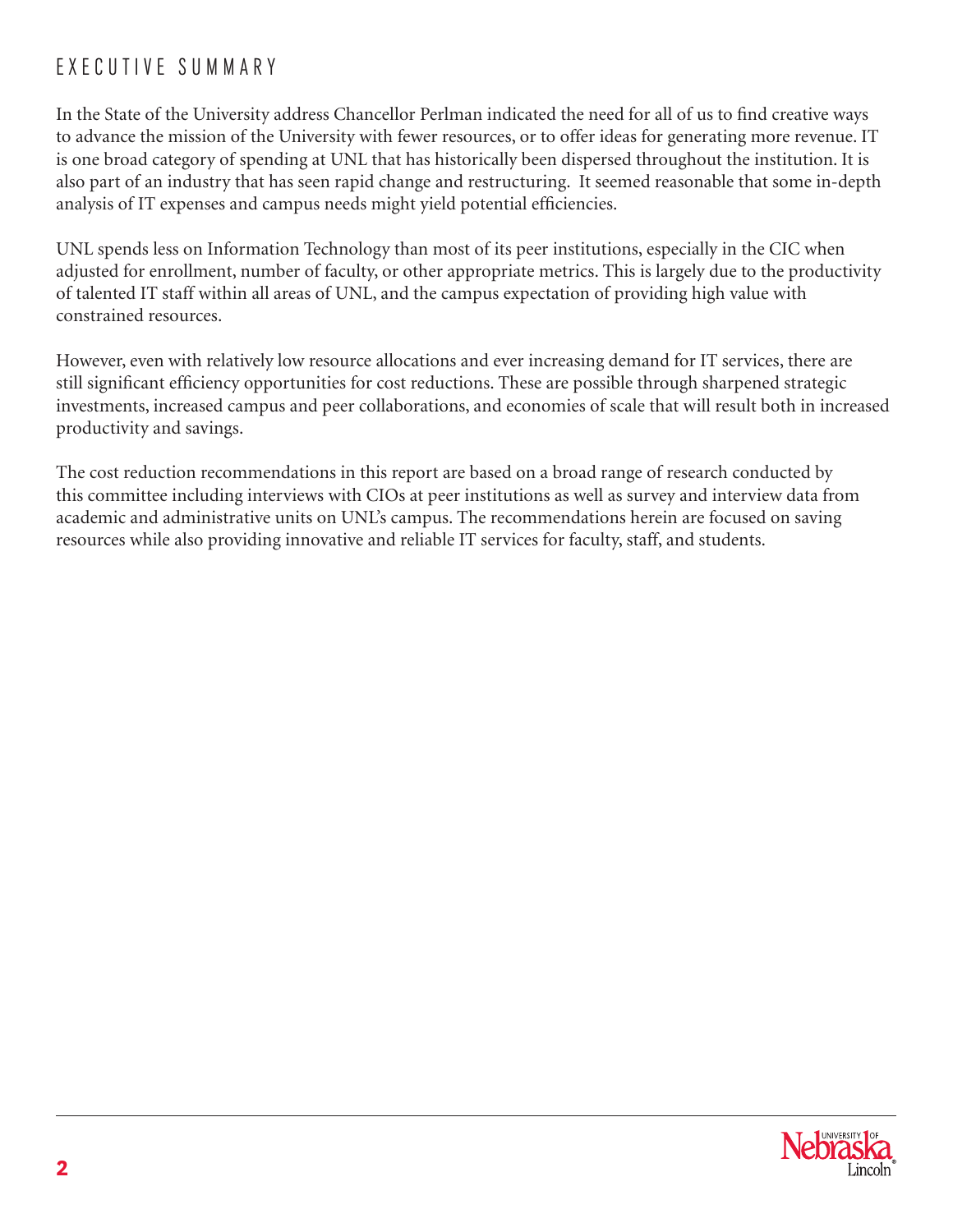# I ntrod u ction

The Information Technology Cost Reducing Task Force was formed in the fall of 2010. The University is currently spending approximately 42 million dollars on an annual basis for Information Technology related services (see Fig 1 below). This figure encompasses all sources of funding and includes expenditures for technical staff, management, procurement and maintenance, service contracts, student employees, and related administrative staff including those involved with processing user service fees.

The central goal of the Task Force is to identify reductions resulting in the highest campus benefit with the least campus impact. The specific charge is to identify a series of ongoing IT costs savings initiatives for the fiscal year beginning July 1, 2011, and additional recommendations starting July 1, 2012. The Task Force is also providing reallocation or restructuring recommendations that support increased efficiencies going forward that will improve support for the core mission of the University.



# Fig. 1 UNL Estimated IT Spend FY2010

| IT Technical Staff Wages & Benefits \$ 19,000,000 |  |  |  |  |  |  |
|---------------------------------------------------|--|--|--|--|--|--|
|                                                   |  |  |  |  |  |  |
|                                                   |  |  |  |  |  |  |
| IT Leadership Wages & Benefits \$ 2,500,000       |  |  |  |  |  |  |
|                                                   |  |  |  |  |  |  |

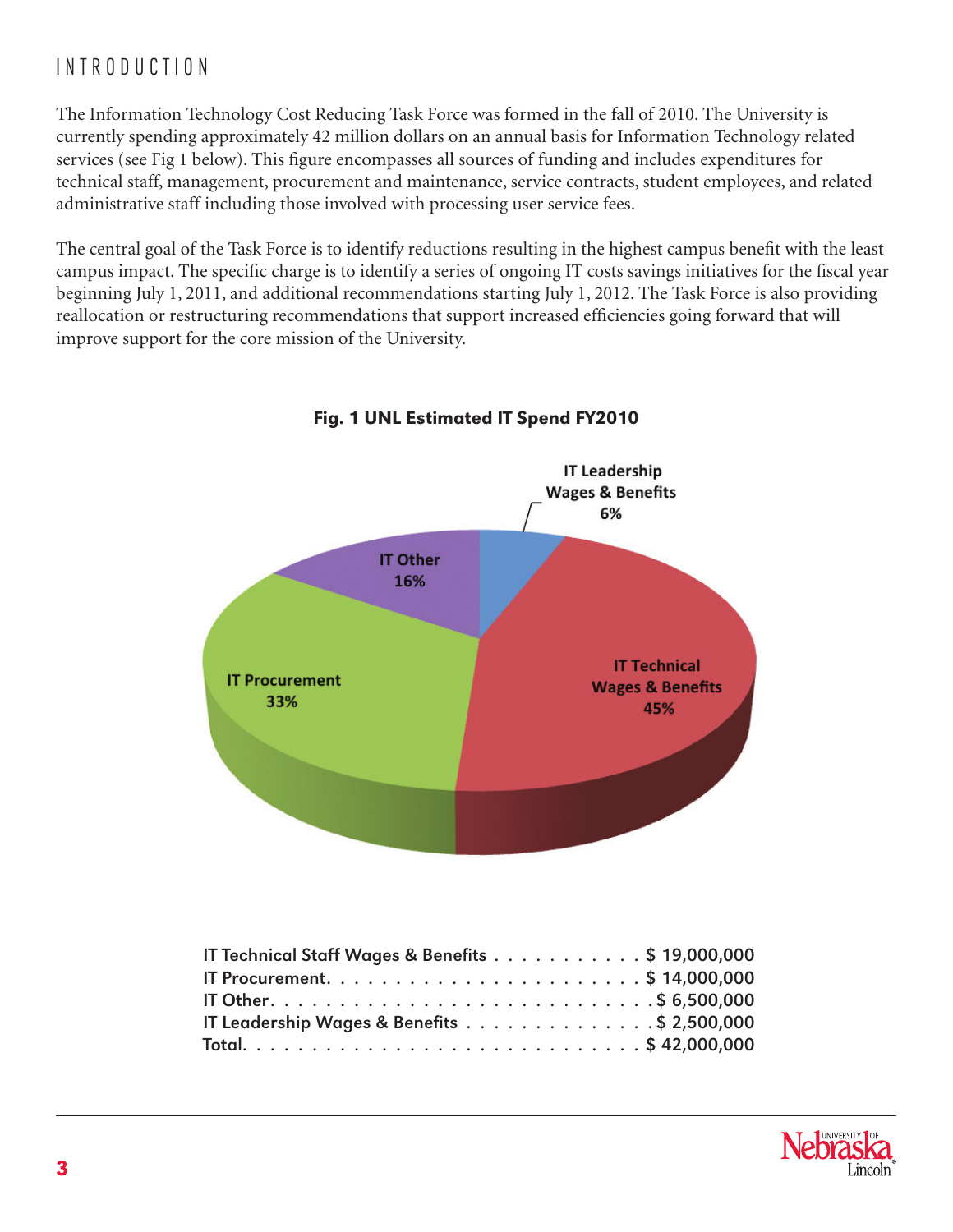# METHODOLOGY

The Task Force engaged UNL executive leaders, faculty, staff, students, and central and decentralized IT managers. We also spoke with higher education peers and industry experts who have implemented significant cost reductions and efficiencies.

The resulting interviews and discussions provided insights into objectives, concerns, and definitions of success both on a campus-wide and organization specific basis. The lessons learned from peer institutions follow a broad pattern, as research universities have very similar IT opportunities and risks. External interviews were handled via teleconferencing as well as a review of institutional documents. It is worth noting that a number of the CIC institutions and other research universities are conducting similar assessments. Several of these studies are referenced in Appendix B.

Twenty-five UNL IT Managers were asked to complete surveys summarizing their respective IT services, related operating expenses, funding sources, and clients served. As a follow up to the survey, personal interviews were conducted by members of the Task Force as these IT leaders were asked for ideas and feedback related to additional core services that would be helpful, and also asked to outline planned cost reductions in their areas and for recommendations for university-wide savings.

This series of internal and external interviews and surveys helped inform our understanding of higher education IT best practices along with identifying specific challenges and opportunities at UNL. The Task Force held a series of meetings to discuss the current landscape of IT at UNL, and at peer institutions, and to deliberate on prioritization, mission, goals, and key findings throughout the process.

The resulting recommendations reflect cost reductions and efficiencies that will produce near term results while also better positioning UNL to meet increased research, instruction, and outreach activities in the years ahead.

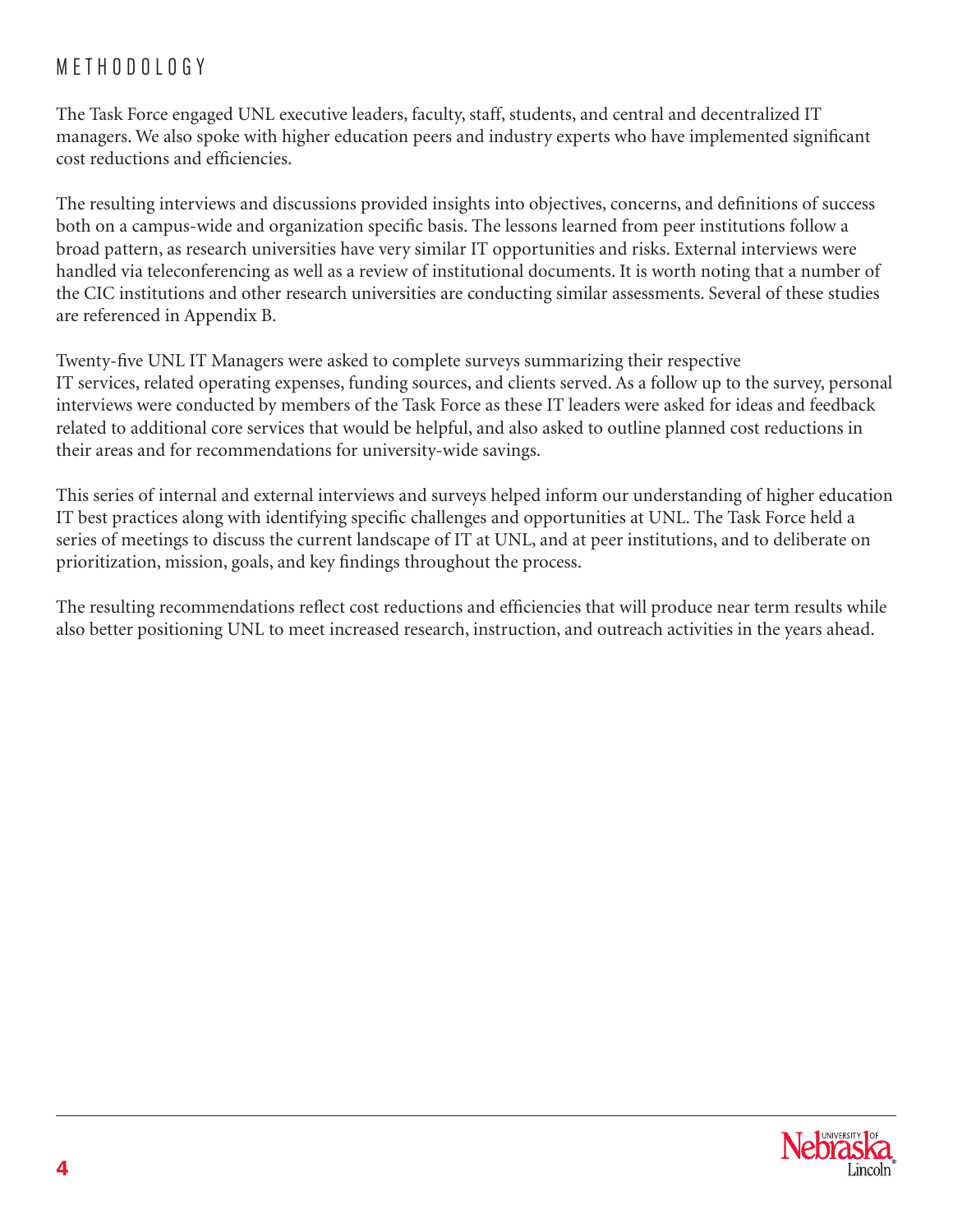# K EY POINTS FROM UNL INTERVIEWS

# **1. Trust is a Major Issue**

The question of whether services, systems, and infrastructure can really be improved while costs are being reduced came up in several areas. The assumption that this can in fact be accomplished requires an acceptance that the current IT model and implementation is not efficient. Significant transformation will require much greater cooperation based on a shared vision than has been demonstrated in the past.

There must be trust that the IS organization or other central organizations will provide quality services, and that they will listen to what the faculty and staff need in the colleges and departments.

# **2. "Good Enough" Commodity Services can Produce Savings for Strategic Needs**

Cost savings will result in reduced services in some cases, but "good enough" support based on service level agreements is a reasonable goal. If the University is providing outstanding services for non-strategic issues we are likely overspending in those areas. The point is to reallocate those funds to be used more effectively for the core mission.

There is excess computing capacity in some areas where multiple IT organizations are investing in similar services and infrastructures without coordination. Identifying and addressing these inefficiencies will help demonstrate the value of a more standardized approach.

The Information Services department and other IT providers at UNL should focus first on the services they provide, rather than the underlying technology.

UNL does not necessarily need to be the provider of commodity IT services. There are cost effective Cloud services and other sourcing options for email, Web site hosting, and additional commodity services.

# **3. Focus on Strategic Needs and Leverage Collaboration**

IT transformation and efficiencies should focus on where we want to be as an institution in the next three to five years, and not based on where we are now.

Implementing distributed computing can provide more effective value than simply moving within the centralization/decentralization continuum. A key advantage of distributed computing is that service resources are located in close proximity to the clients, and the model supports both greater standardization while also enabling staff in the distributed locations to gain local process knowledge.

We need to invest further in collaboration technologies and related training for our faculty. This will also strengthen our ability to develop partnerships on joint research projects across institutions including the CIC.

# **4. Communication is Essential in Working with the Campus**

We need to outline any issues related to IT cost efficiencies in non-technical terms. And we need to communicate them constantly. And there needs to be a well understood plan.

It's important that we collectively "make it easy for people to do the right thing". If there are unnecessary barriers or complexities it will make transformative change even more difficult to achieve.

Reducing IT costs and improving efficiencies will be most successful if the process begins with the "low hanging fruit". And it's important to visibly and collaboratively celebrate successes. Don't be humble.

# **5. Cost Savings Often Require Transition Investments**

It often costs more in the beginning to implement new technologies and services. This implementation or migration expense needs to be accounted for in the planning process, as well as ensuring that there adequate funds to maintain or enhance new services going forward.

# **6. The Capability to Recognize and Respond to Change is Essential**

Strategic Planning for IT needs to be highly flexible and measured in months, rather than years.

We need to leverage mobile IT resources that students bring to campus in order to make better use of university resources to ensure that learning, research, and the student experience are maximized.

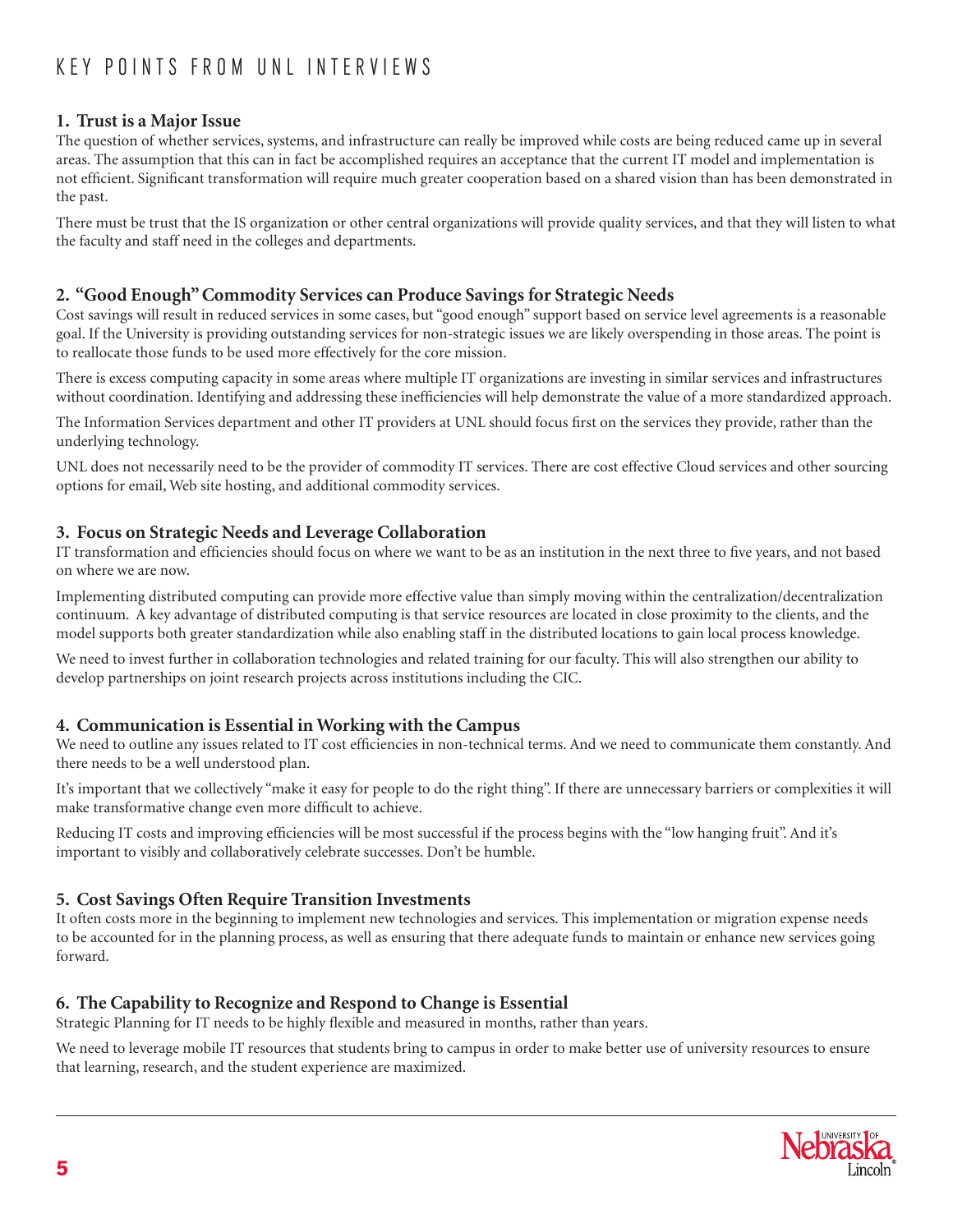# K EY POINTS FROM EXTERNAL INTERVIEWS

# **1. IT Consolidation is a Pervasive and Effective Cost Reduction Strategy**

IT consolidation to reduce costs and increase efficiencies is happening everywhere…within universities, K-12, and state and local governments according to external experts. It has already been done with proven results in corporations over the past decade.

# **2. Leveraging Sourcing Options is Essential**

Software as a Service (hosted off site programs that are in use by many institutions) should be considered as the default solution rather than creating local University application programs in most cases.

Cloud computing is a sourcing option, rather than a strategy, according to IT thought leaders that we spoke with. It is not necessarily the best option, but one that is now viable in many cases. Both Cloud Computing, and Software as a Service, solutions offer the potential for significant cost savings.

Improved IT procurement is recommended as a top priority in practically every study of IT cost efficiencies. To implement best practices in strategic sourcing requires investing in dedicated staff. Peer universities have indicated that it will not happen with people taking this responsibility on in addition to their other job duties.

# **3. Communicating and Collaborating Effectively on Campus and with Peers is Essential**

Peers and industry experts state there is value in communicating what you are doing to support colleges and departments with IT including the amount of resources that have been invested even if you do not charge for cost recovery ("showback" as opposed to "chargeback").

It is by definition expensive to invent IT solutions for problems that have already been solved. We are all in the same industry of higher education. It is possible to collaboratively develop solutions across campuses and significantly reduce costs as a result. The community source work of the past decade is an example of IT cost efficiency on a large scale.

One of the key lessons learned from other universities is that "coalitions of the willing" within higher education are essential in implementing cultural and process change, including in the IT space.

# **4. Implementing IT Cost Efficiencies Continues to be Challenging**

Cost reductions are never popular, and this includes IT related initiatives. Over communicating is a key success factor from the institutions we spoke with. Explaining the why and how of what you're doing needs to be done repeatedly.

As one CIO stated, "it's important that IT cost savings analyses not be structured as primarily an exercise to determine where to cut positions." There are many additional cost savings areas to examine, and fear of layoffs can undermine the ability to make transformative changes.

Some pitfalls outlined in the interviews: too much focus on organizational change (that creates resistance that slows down transformation); lack of transparent governance; and institutional inability to take decisive action.

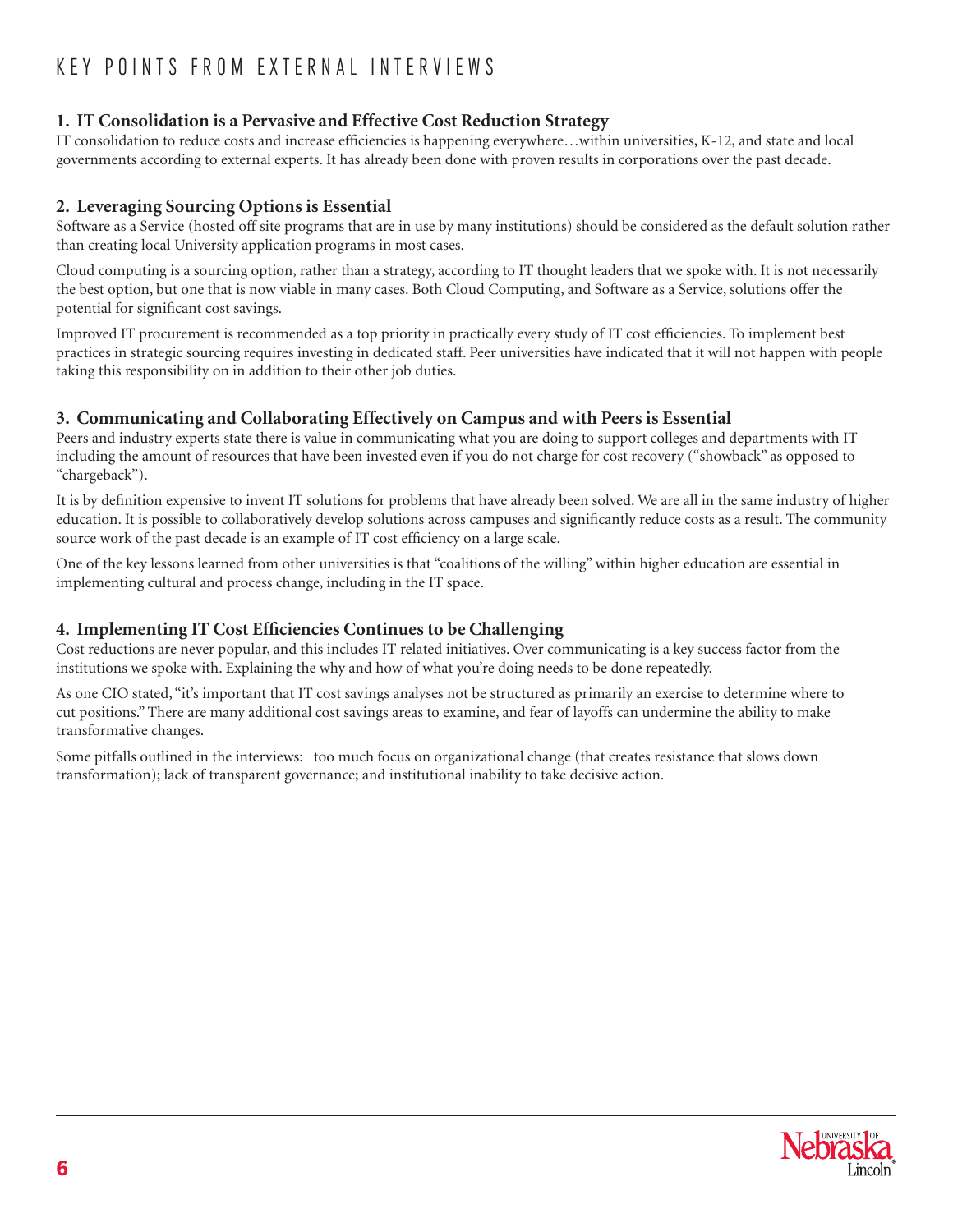# RECOMMENDATIONS FOR COST REDUCTIONS

| Index                                                           | Recommended Actions                                                                                                                                                                                                                        | Major Objectives<br>Page                                                                                                                                                                                                                                                                                                                  |    |  |  |  |  |  |
|-----------------------------------------------------------------|--------------------------------------------------------------------------------------------------------------------------------------------------------------------------------------------------------------------------------------------|-------------------------------------------------------------------------------------------------------------------------------------------------------------------------------------------------------------------------------------------------------------------------------------------------------------------------------------------|----|--|--|--|--|--|
|                                                                 | <b>REDUCE CORE IT SERVICES COSTS</b>                                                                                                                                                                                                       |                                                                                                                                                                                                                                                                                                                                           |    |  |  |  |  |  |
| A                                                               | Implement new core computing model for enterprise-<br>wide services including desktop and mobile support,<br>help center, physical and virtual systems administration,<br>security, Web site hosting, data storage and backup<br>services. | Decrease support costs for participating colleges and<br>departments. Recent investments in updated technology<br>and related best practices will scale up services and<br>reduce resources required.                                                                                                                                     |    |  |  |  |  |  |
| B                                                               | Consolidate and reduce UNL IT Leadership Costs.                                                                                                                                                                                            | Develop partnerships with departments with strong<br>internal IT units. Create joint appointments between<br>the unit and IS with leaders that are knowledgeable<br>of both units and are able to bridge cultures, promote<br>collaborations between the units, and thus contribute to<br>the efficiency and effectiveness of both units. | 9  |  |  |  |  |  |
| C                                                               | Transform IT support practices in both general and<br>college managed lab, classroom, and other instructional<br>facilities.                                                                                                               | Reduce ongoing operations costs through increased use<br>of virtual technologies. Reduce procurement and vendor<br>maintenance expenditures.                                                                                                                                                                                              | 10 |  |  |  |  |  |
| D                                                               | Leverage collaborative software applications from within<br>the NU system, CIC, and elsewhere in higher education.                                                                                                                         | Reduce amount spent on creating unique UNL solutions<br>for common university needs.                                                                                                                                                                                                                                                      | 10 |  |  |  |  |  |
| $\mathbf E$                                                     | Migrate faculty and staff email, calendaring, and<br>messaging software to the Cloud.                                                                                                                                                      | Improve functionality, reduce annual operating<br>expenses.                                                                                                                                                                                                                                                                               | 11 |  |  |  |  |  |
| $\boldsymbol{\mathrm{F}}$                                       | Strengthen Content Management System (CMS)<br>services as the default for creating and maintaining UNL<br>related Web sites.                                                                                                               | Implement standards and provide training so that<br>subject matter experts can create and update content<br>with reduced technical support.                                                                                                                                                                                               | 11 |  |  |  |  |  |
| <b>REDUCE VENDOR PROCUREMENT AND MAINTENANCE CONTRACT COSTS</b> |                                                                                                                                                                                                                                            |                                                                                                                                                                                                                                                                                                                                           |    |  |  |  |  |  |
| G                                                               | Implement IT strategic sourcing and other procurement<br>best practices.                                                                                                                                                                   | Reduce procurement and vendor maintenance<br>expenditures and software licensing expenses.                                                                                                                                                                                                                                                | 12 |  |  |  |  |  |
| H                                                               | Implement university IT enterprise architecture and<br>development standards.                                                                                                                                                              | Reduce application and database development costs.<br>Also reduce maintenance and staff training costs.                                                                                                                                                                                                                                   | 12 |  |  |  |  |  |
| $\bf{I}$                                                        | Implement print management program.                                                                                                                                                                                                        | Consolidate to more efficient networked printers to<br>reduce printing costs.                                                                                                                                                                                                                                                             | 12 |  |  |  |  |  |
| TRANSFORM IT FUNDING STRATEGY                                   |                                                                                                                                                                                                                                            |                                                                                                                                                                                                                                                                                                                                           |    |  |  |  |  |  |
| J                                                               | Shift to hybrid model for funding 'common good' IT<br>services.                                                                                                                                                                            | Reduce resources dedicated to processing chargebacks.<br>Eliminate efficiency disincentives such as current<br>wireless charges to faculty and staff.                                                                                                                                                                                     | 13 |  |  |  |  |  |
| <b>REDUCE IT RELATED ENERGY COSTS</b>                           |                                                                                                                                                                                                                                            |                                                                                                                                                                                                                                                                                                                                           |    |  |  |  |  |  |
| K                                                               | Further consolidate data centers on-premise and by<br>using Cloud services.                                                                                                                                                                | Reduce energy and operational expenses. Make space<br>available for reuse.                                                                                                                                                                                                                                                                | 13 |  |  |  |  |  |

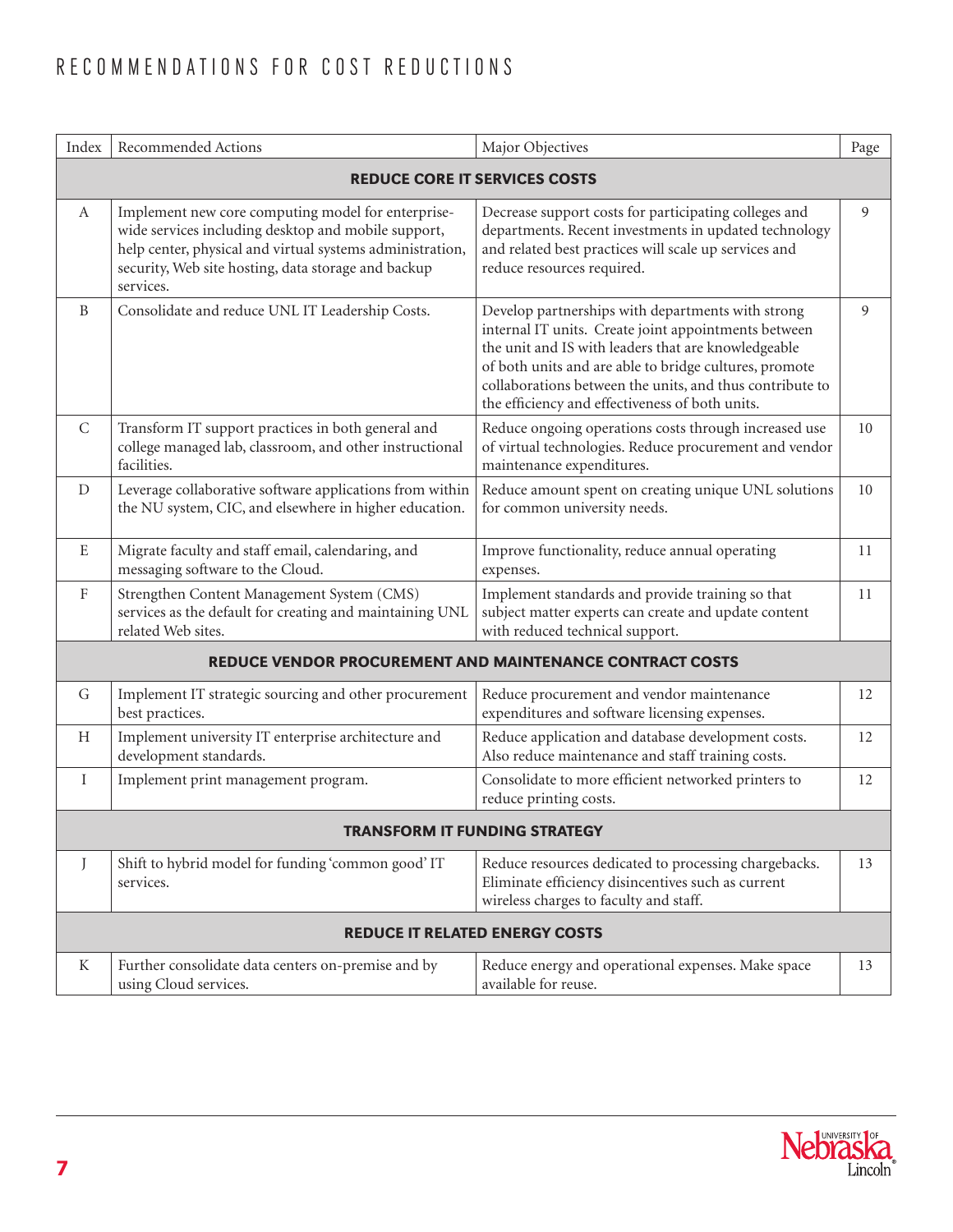# PRINCIPLES

The task force has outlined the following guiding principles in reviewing IT investment and operations:

The highest priorities identified for the University continue to be undergraduate education and research. It is essential that IT infrastructure services be aligned with those priorities, and that they serve to provide highly effective and efficient support for these areas and also enable innovation opportunities.

IT infrastructure and services should enhance the classroom and learning environments, and include technologies that promote student and faculty collaboration, community, and inquiry.

Support for the student experience is essential. This requires ongoing assessment and implementation of changes to meet student needs related to collaborative learning spaces, connectivity, and systems.

There is continued need for distributed IT resources throughout the University. This organizational model is most effective in supporting the strategic and specific missions of the respective colleges and other units.

There is significant value in the higher education movement to drive down the cost of core enterprise systems and services in order to make more resources available for instruction, research, and outreach.

# IT COST REDUCING TASK FORCE

Membership consisted of faculty, staff and student representation from academic and administrative units to provide a campus-wide perspective:

| Professor & Director, University Libraries                                |
|---------------------------------------------------------------------------|
| IT Task Force Co-chair, Chief Information Officer                         |
| Director, College of Business Administration                              |
| IT Task Force Co-chair, Dean, Cooperative Extension Division              |
| IT Task Force Co-chair, Dean, College of Journalism & Mass Communications |
| Director, Office of University Communications                             |
| Associate Professor, Department of English                                |
| Associate Professor, School of Music                                      |
| Director, Scholarship & Financial Aid                                     |
| Student Representative                                                    |
| Associate Vice Chancellor Business & Finance                              |
| Research Associate Professor, Computer Science & Engineering              |
| Chairperson, Department of History                                        |
|                                                                           |

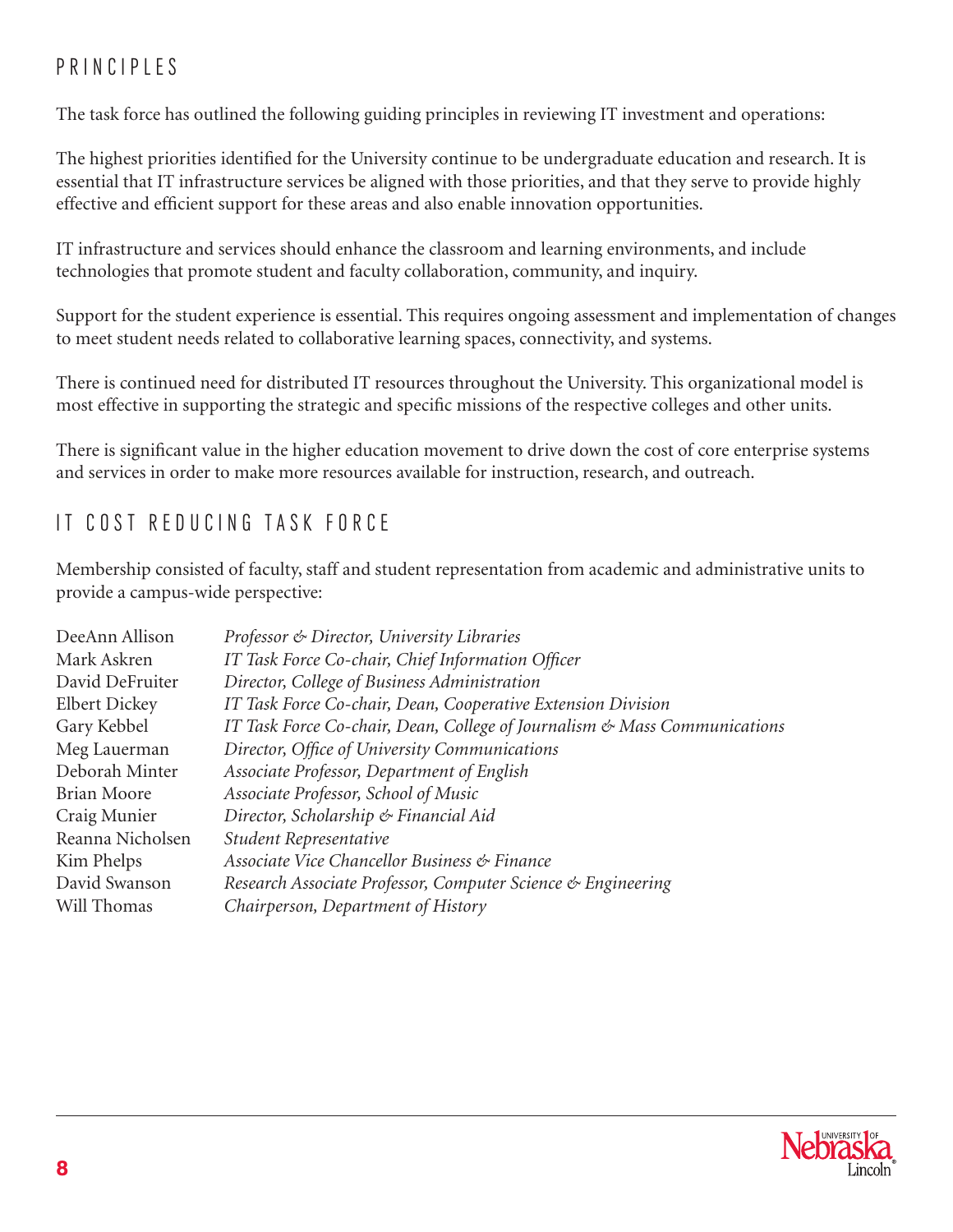# App endix A - C ost R e d u ction D escri p tions

# **Recommendation A**

Implement new core computing model for enterprise-wide services including desktop and mobile support, help center, physical and virtual systems administration, security, Web site hosting, data storage and backup services.

# **Major Objectives:**

Decrease support costs for participating colleges and departments. Recent investments in updated technology and related best practices will scale for increased services and reduce resources required.

# **Changes Required:**

Staff reallocation and staff reductions over time in the core support areas. The intent is not to reduce the number of distributed IT organizations, but to instead focus those units on adding strategic value to their respective colleges and other units. This transformation will be largely accomplished by identifying core commodity IT services and providing a more cost efficient consolidated model. Retaining local expert resources can still result in significant cost reductions when combined with the recognition for the value in collaborating and centralizing on enterprise services that scale. Cloud and other third party services can also be used to reduce commodity IT costs.

## **Impact:**

Moving to this model will result in a more consistent set of IT core services across UNL. In some cases it will result in a reduction of services, as the standard will most often be based on what is collaboratively negotiated as "good enough". The strategy is to not overspend on basic services, and to instead reallocate funds to more strategic needs within colleges and departments.

## **Timeframe:**

New or restructured core IT services will be available by July 1, 2011.

# **Recommendation B**

Consolidate and reduce UNL IT Leadership Costs.

## **Major Objectives:**

Develop partnerships with departments with strong internal IT units. Create joint appointments between the unit and IS with leaders that are knowledgeable of both units and are able to bridge cultures, promote collaborations between the units, and thus contribute to the efficiency and effectiveness of both units.

# **Changes Required:**

Convert two open IS Director positions to joint appointments with colleges or departments, assess additional distributed leadership opportunities with Deans, Directors and campus IT leaders. Salary adjustments will be needed in some cases due to increased UNLwide responsibilities.

#### **Impact:**

The workload will increase for those IT leaders who have taken on more responsibility through joint appointments or other changes. There will also likely be increased career path opportunities for those individuals.

# **Timeframe:**

The first round of consolidation involving the IS Director positions will be completed by July 1 of this year.

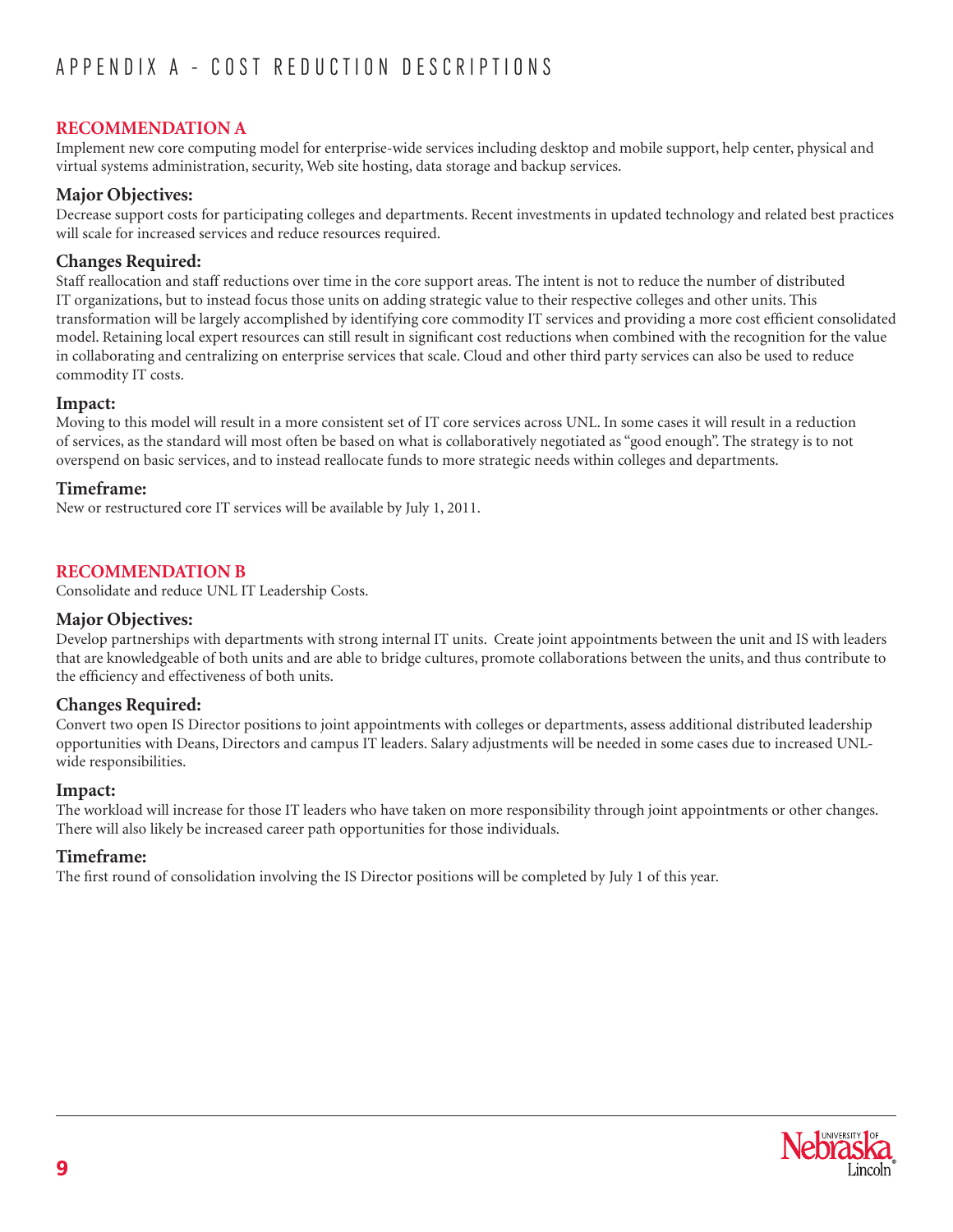# **Recommendation C**

Transform IT support practices in both general and college managed lab, classroom, and other instructional facilities.

# **Major Objectives:**

Reduce ongoing operations costs through increased use of virtual technologies. Reduce procurement and vendor maintenance expenditures.

## **Changes Required:**

Additional infrastructure investment will be needed to continue to transform these learning spaces to expanding our virtual and other large scale enterprise management tools. This recommendation also assumes that the trend of decreased demand for general computing lab capacity will continue.

#### **Impact:**

Decrease in general lab stations and support staff in the labs over time. More focus on creating collaborative learning spaces and wireless and cellular connectivity.

#### **Timeframe:**

Assess and standardize on successful practices from areas at UNL and our peer institutions this summer. Also collaborate with distributed college IT staff to implement technology and best practices over the next 12 months.

# **Recommendation D**

Leverage collaborative software applications from within the NU system, CIC, and elsewhere within higher education.

## **Major Objectives:**

Reduce amount spent on creating unique UNL solutions for common university needs.

## **Changes Required:**

This is a largely a cultural issue. The strategy change is to focus local development on strategic differentiators related to research, instruction, and outreach. Open source, or higher education community solutions generally provide more cost effective solutions for the majority of core IT needs.

#### **Impact:**

Additional IT leadership and technical staff time will be needed to identify and assess collaborative solutions. This time investment will be more than offset by the reducing the time that is currently spent creating unique solutions at UNL for problems that have been solved effectively by other peer institutions.

#### **Timeframe:**

Implement a best practices standard by July 2011 for sponsoring offices and IT leaders to review similar software applications in use within our system, the CIC, or other peer higher ed institutions before creating a local application. This applies most specifically to areas that are not strategic or unique as related to the UNL research, instruction, and outreach mission and related practices.

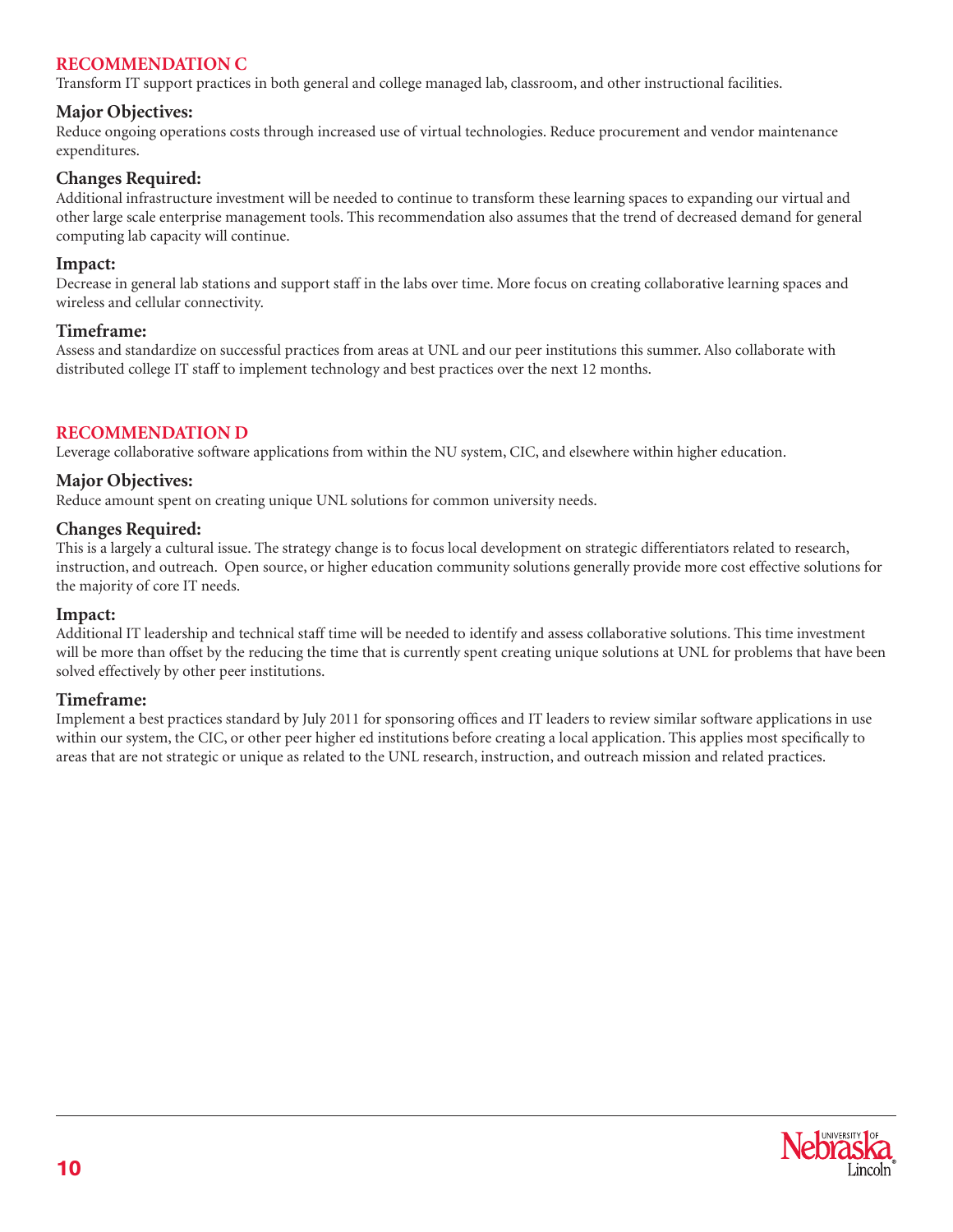# **Recommendation E**

Migrate faculty and staff email, calendaring, and messaging software to the Cloud.

## **Major Objectives:**

Improve functionality, reduce annual operating expenses.

## **Changes Required:**

This recommendation is based on UNL's participation in the system-wide effort to identify and implement a replacement for Lotus Notes.

#### **Impact:**

There will be some time needed by faculty and staff to learn the new system. Local Help Center and other IT staff will also spend time learning the new programs and support process.

#### **Timeframe:**

A decision on this RFP is expected to be announced this month. IS staff time will likely be required to start planning migration off of Lotus Notes with extensive work needed throughout FY 2012.

## **Recommendation F**

Strengthen Content Management System (CMS) services as the default for creating and maintaining UNL related Web sites.

#### **Major Objectives:**

Implement standards and provide training so that subject matter experts can create and update content with reduced technical support.

## **Changes Required:**

Increase the priority on current joint effort that includes IS, University Communications, and other campus partners to implement the new CMS environment and provide training and support.

#### **Impact:**

The implementation of the CMS will require training of the subject matter experts on campus, and their involvement in using an online program for creating and updating the standard text of the documents for their areas. This is a significant cultural change, and provides real time direct access to non-technical subject matter experts for Web document creation.

#### **Timeframe:**

Convert initial sites to new CMS and related practices by September 2011. Implement additional migration phases through the academic year, and establish the CMS as the standard tool for the majority of Web sites at UNL by July 2012.

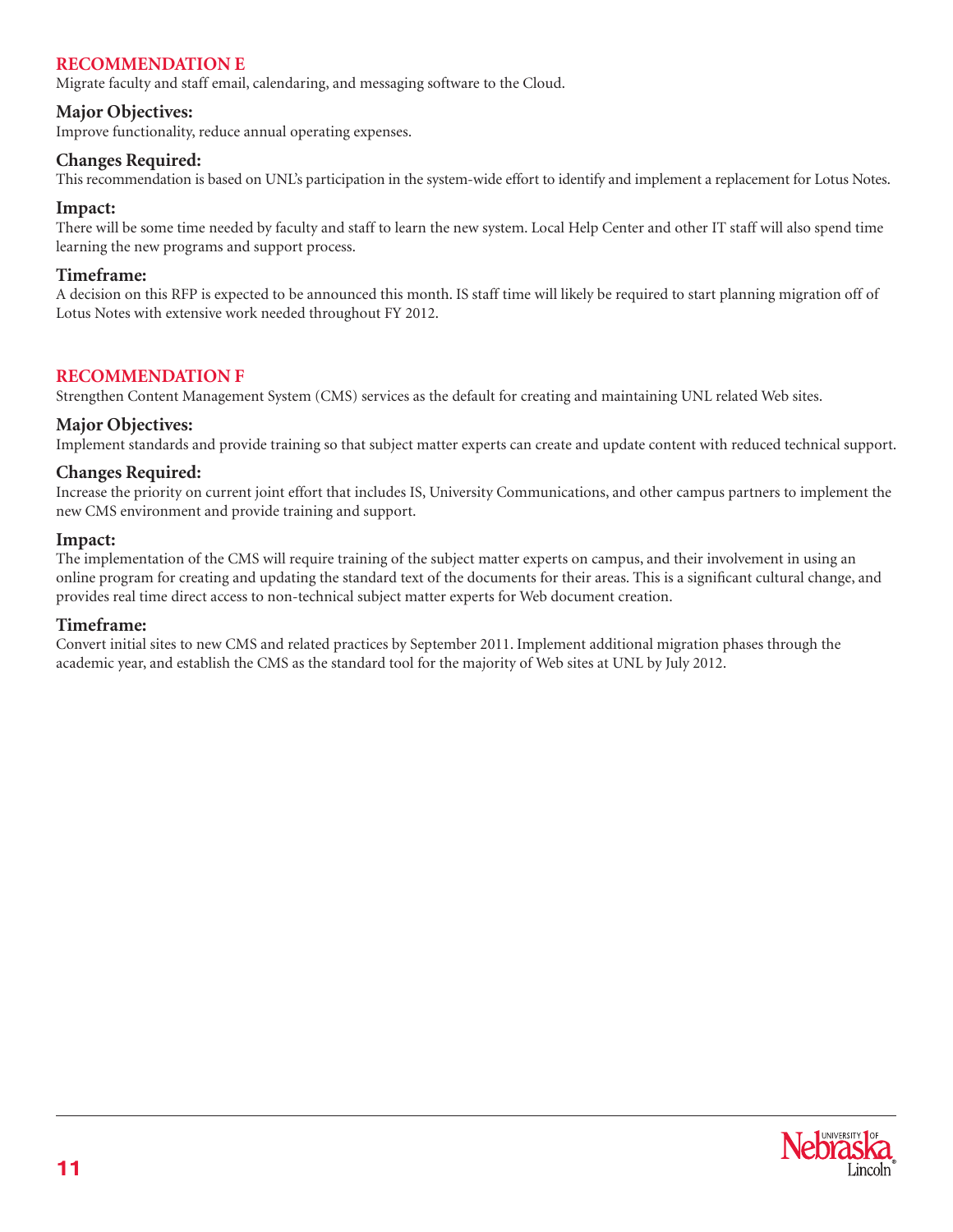# **Recommendation G**

Implement IT strategic sourcing and other procurement best practices.

## **Major Objectives:**

Reduce procurement and vendor maintenance expenditures and software licensing expenses.

## **Changes Required:**

Strategic sourcing and procurement is universally recognized as one of the major components of IT best practices and successful cost savings efforts. This initiative will be based on a partnership with the UNL CIO working with Nebraska system-wide colleagues, and also in leading new initiatives with CIC CIO peers to significantly increase the number of IT related joint purchasing agreements. The increased focus on strategic sourcing will require an additional full-time IT procurement expert.

#### **Impact:**

Implementing a best practices strategic sourcing operation will require a culture change, specifically in focusing the majority of hardware and software purchases through a set of negotiated configurations and standards. Exceptions will be granted for specialized needs, especially in the areas of research and faculty instructional requirements.

## **Timeframe:**

The search for additional strategic sourcing expertise and restructuring of UNL IT procurement practices will need to start as soon as possible. A first round of renegotiated contracts and IT commodity procurement practices should be in place by January 2012.

# **Recommendation H**

Implement university IT enterprise architecture and development standards.

## **Major Objectives:**

Establish best practices approach to setting standards for core sets of technologies to reduce procurement costs and improve efficiency. This initiative will also reduce maintenance and staff training costs.

## **Changes Required:**

Establishing a set of enterprise architecture and related development standards for UNL will require strong collaboration by the UNL IT leaders as part of a cultural change to a best practices model.

#### **Impact:**

The positive result of working together in this area is a deeper investment in a common set of advanced technology tools. This requires the 25 plus IT leaders on campus to collaborate with the CIO on a common set of technology standards for most needs, which means less independence in selecting individual standards or practices.

#### **Timeframe:**

An enterprise architecture planning group would be formed this summer as a subset of the UNL IT Leadership group. The goal is for the first comprehensive set of standards and planning documents to be published by January 1, 2012.

# **Recommendation I**

Implement print management program.

#### **Major Objectives:**

Consolidate to more efficient networked printers to reduce printing costs.

#### **Changes Required:**

The number of individual desktop printers would be reduced through increased use and deployment of network based printers.

#### **Impact:**

Many individuals on campus that currently have personal printers would need to transition to using locally shared departmental copiers/printers. The cost per page is typically cut by at least 50% by using the higher volume printers.

#### **Timeframe:**

This initiative would be done in partnership with the copier program managed by Business & Finance. That organization is currently doing a study to further identify and reduce current print costs. The results of this initial effort and similar efforts by peer organizations would be used in the planning for a broader implementation.

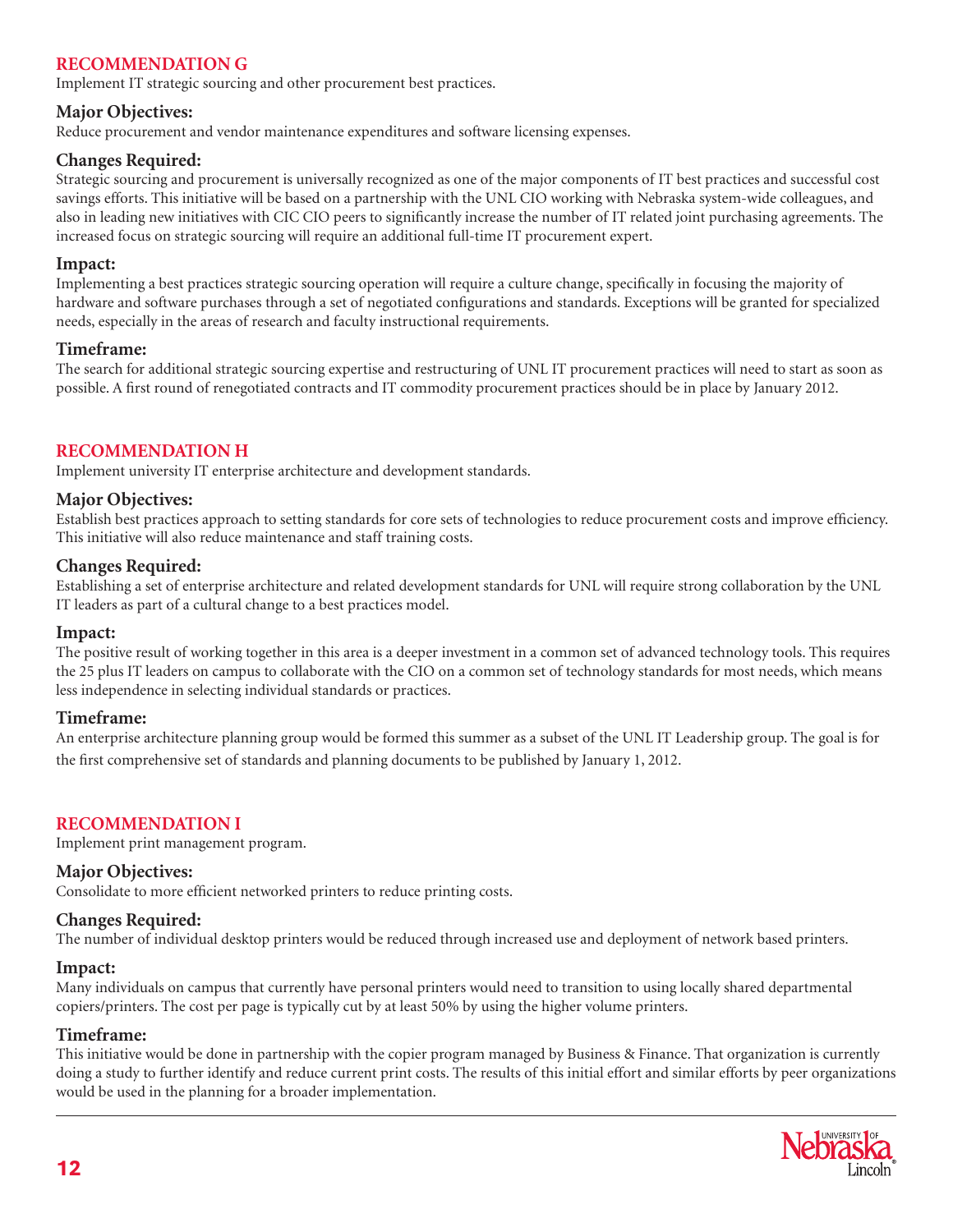# **Recommendation J**

Shift to hybrid model for funding 'common good' IT services.

## **Major Objectives:**

Reduce resources dedicated to processing chargebacks. Eliminate efficiency disincentives such as current wireless charges to faculty and staff.

Having an efficient IT funding model is particularly important when resources are significantly constrained or even reduced. Fee based technology services provide value if they add greater efficiency in resource allocation by influencing consumption behaviors in a positive and efficient way. But the costs of administering user fees is non-trivial, and can provide barriers to innovation, or add expenses without value, when used for faculty or staff related services that are a standard cost of doing business. Many of our CIC peer institutions have realized significant efficiencies from moving toward a hybrid model of funding basic core services while continuing to charge user fees for additional features, or higher than base level services.

## **Changes Required:**

The current culture of charging users for basic IT services would change to a larger portion being funded off the top. This will require a collaborative partnership between the Vice Chancellors, CIO, Deans, Directors, and Business & Finance managers to periodically review the funding model and quality and cost effectiveness of related services.

#### **Impact:**

There will be a positive impact for faculty and staff in areas in terms of technology adoption when 'common good' services such as network access are shifted off of the current chargeback model. This effort will also more closely align service funding with actual costs. As an example the network will directly require higher funding and the costs of providing land-line phone service for the campus will be adjusted downward as it would no longer be used to offset the network costs.

#### **Timeframe:**

This type of change to the network funding model is currently being discussed. Telecom related charges and additional IS services will be reviewed and possibly restructured over the next 12 months.

## **Recommendation K**

Further consolidate data centers on-premise and by using Cloud services.

#### **Major Objectives:**

Reduce energy and operational expenses. Make space available for reuse.

#### **Changes Required:**

Analysis and continued consolidation of the majority of the twenty plus remaining decentralized data centers.

#### **Impact:**

Physical servers would be primarily located in Scott Engineering Center. The majority of systems administration and other maintenance activities can be handled remotely, or by IS staff on site. There will be some extra time required in terms of occasional travel to the consolidated data center for decentralized IT staff.

#### **Timeframe:**

Additional on-premise data center migrations would begin this summer and continue over the next 12-18 months. There is one significant Cloud services contract in place within the IS department, and it will be assessed in the fall of 2010 as a precursor to possibly moving additional data center services off-site.

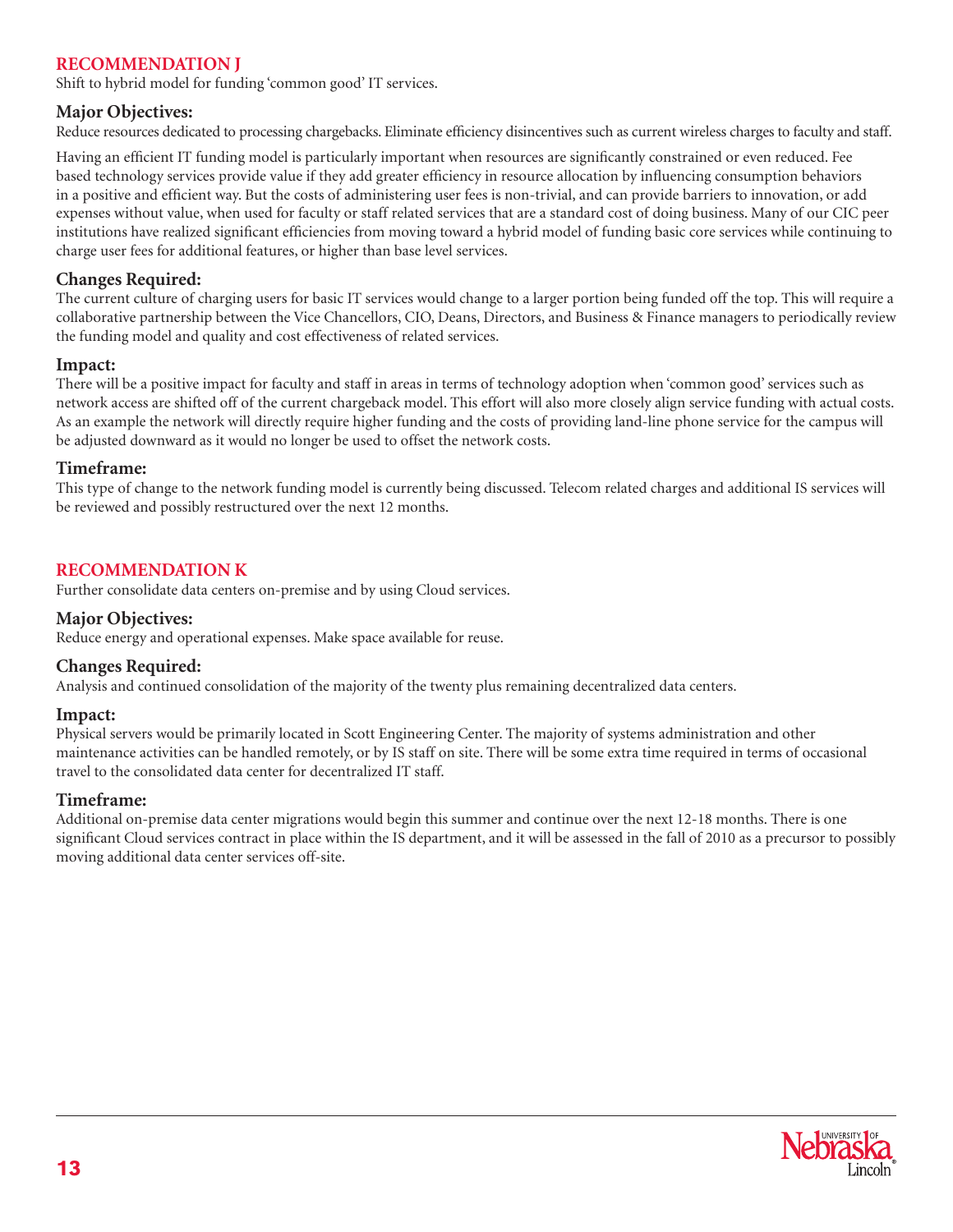# App endix B – I nterviews and R eso u rces

# **UNL Campus Leadership Interviews:**

| Harvey Perlman                                                    | Chancellor                                                              |  |  |  |
|-------------------------------------------------------------------|-------------------------------------------------------------------------|--|--|--|
| Juan Franco                                                       | Vice Chancellor Student Affairs                                         |  |  |  |
| Perm Paul                                                         | Vice Chancellor for Research and Economic Development                   |  |  |  |
| Christine Jackson                                                 | Vice Chancellor Business & Finance                                      |  |  |  |
| Ellen Weissinger                                                  | Senior Vice Chancellor for Academic Affairs                             |  |  |  |
| Ronnie Green                                                      | NU Vice President and IANR Harlan Vice Chancellor                       |  |  |  |
| David Brooks                                                      | Chair of Faculty Senate Computational Services and Facilities Committee |  |  |  |
| Council of Deans                                                  |                                                                         |  |  |  |
| <b>Faculty Senate Executive Committee</b>                         |                                                                         |  |  |  |
| Faculty Senate Computational Services and Facilities Committee    |                                                                         |  |  |  |
| <b>ASUN Academic Fees Committee</b>                               |                                                                         |  |  |  |
| College of Arts and Sciences Deans, Chairs, and Directors Meeting |                                                                         |  |  |  |
| Hixson-Lied College of Fine and Performing Arts Deans Meeting     |                                                                         |  |  |  |
|                                                                   |                                                                         |  |  |  |

# **UNL IT Leaders Participating in Task Force Survey:**

| Gary Aerts         | <b>Information Services</b>                     |
|--------------------|-------------------------------------------------|
| DeeAnn Allison     | University Libraries                            |
| David Bagby        | Hixson-Lied College of Fine and Performing Arts |
| Keith Bartels      | Extended Education & Outreach                   |
| <b>Bob Crisler</b> | University Communications                       |
| David DeFruiter    | College of Business Administration              |
| Dan Floyd          | Athletics                                       |
| Gregg Frey         | College of Arts & Sciences                      |
| Luther Hinrichs    | College of Journalism & Mass Communications     |
| Mark Hoistad       | College of Architecture                         |
| Pam Holley-Wilcox  | <b>Information Services</b>                     |
| Richard Leiter     | College of Law                                  |
| Paul Menter        | Housing                                         |
| James Nau          | College of Engineering                          |
| Kathy Notter       | <b>Shared Services</b>                          |
| Deanna Reynolds    | Admissions (Undergraduate)                      |
| Ron Roeber         | <b>Information Services</b>                     |
| Michael Rurhdanz   | <b>Information Services</b>                     |
| Tim Savage         | Office of Research                              |
| Al Steckelberg     | College of Education and Human Sciences         |
| David Swanson      | <b>Holland Computing Center</b>                 |
| Roger Terry        | EdMedia                                         |
| Jim Yankech        | University Health Center                        |
| Owen Yardley       | <b>University Police</b>                        |
|                    |                                                 |

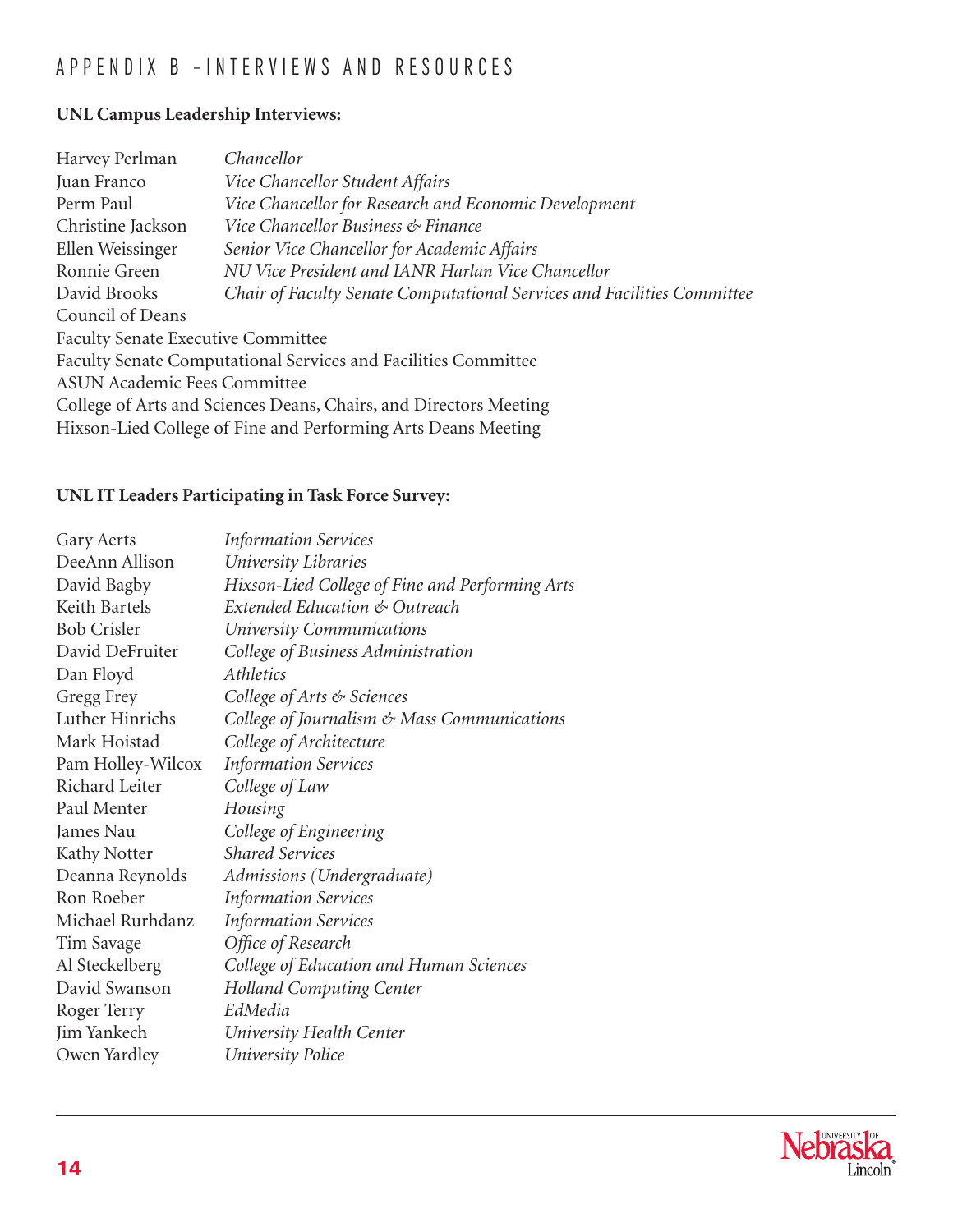# **University of Nebraska IT Cost Efficiency Group:**

| Mark Askren         | CIO, UNL                                                          |
|---------------------|-------------------------------------------------------------------|
| Loren Blinde        | Director, Computing Services Network                              |
| <b>Bill Conley</b>  | Vice Chancellor Business and Finance, UNO                         |
| John Fiene          | CIO and Associate Vice Chancellor, UNO                            |
| <b>Yvette Holly</b> | CIO and Assistant Vice Chancellor, UNMC                           |
| Deb Schroeder       | CIO and Assistant Vice Chancellor, UNK                            |
| Walter Weir         | CIO, Computing Services Network and University of Nebraska System |

# **External Interviews Conducted:**

| Stephen Benedict       | IT Procurement Director, UC Office of the President |
|------------------------|-----------------------------------------------------|
| Steve High             | Executive Partner, Gartner Education                |
| Sally Jackson          | CIO and Associate Provost, Illinois                 |
| Mark Cianca            | IT Director, UC Santa Cruz                          |
| <b>Gerry McCartney</b> | Vice President for Information Technology, Purdue   |

# **Peer Institution IT Efficiency Studies and Vision Documents:**

Cornell University - www.cornell.edu/reimagining/docs/20100512\_info\_tech\_vision.pdf Purdue University - www.purdue.edu/sustaining/initiatives/infotech/finalCITPreport.pdf University of California Santa Cruz - http://its.ucsc.edu/transformation/ University of Illinois - http://www.uillinois.edu/arr/documents/ARR-IT-Final-06-14-2010.pdf University of Michigan- http://nextgen.umich.edu/rationalization/its-recommendations.php